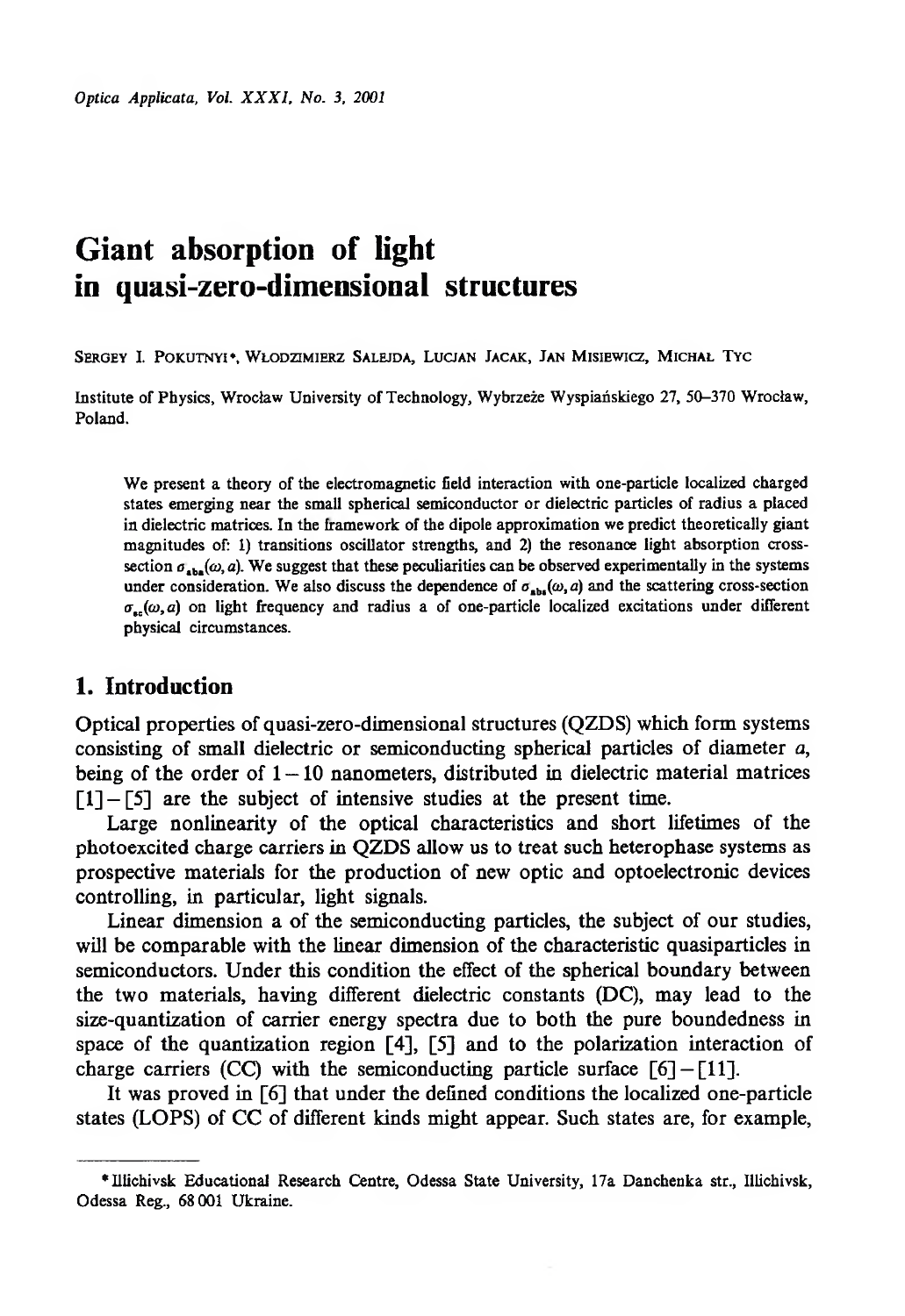the localized states of charge carriers in semiconductors near semiconductor or dielectric particle, called the localized surface states [7], [8], or the localization of CC inside the small spherical volume, called the volume localized states. The surface localization may appear near an outer or inner spherical interface between the two dielectric media, being called the outer surface states [7], [8] or the inner surface states [9], respectively.

At present there is available a sufficient amount of experimental data confirming the existence of LOPS's under consideration. For example, the localization of CC and excitons have been studied in the copper chloride [4] and cadmium sulphate [5], [12] small particles as well as in isoelectronic solid state solutions  $A^{H}B^{VI}$  [13], [14]. In addition, the localization of the charge carriers on the antimony particle in n-type germanium and on the mercury particle placed in the dense mercury vapour have been observed in [15] and [16], respectively.

Meanwhile, the behaviour of QZDS placed in the field of light has not been practically studied theoretically so far. The main task of this paper is to develop a theory of light absorption and scattering on the one-particle local states in the quasi-zero-dimensional systems.

The paper is organized as follows. In Section 2 we briefly review the various types of LOPS and their energy spectra. In Section 3, we calculate the transition moments for the charge carriers using the dipole approximation. The light absorption and scattering in the systems considered are studied in Section 4. Finally, we compare the results obtained with the existing experimental data.

#### **2. One-particle local states of charge carriers**

The problem of the CC localization near the spherical interface between two dielectric media has been analyzed in [6] using the following simple model of QZDS: a neutral spherical dielectric particle (DP) of diameter *a* and dielectric permittivity (DPr)  $\varepsilon_2$  is surrounded by medium with DPr  $\varepsilon_1$ , and a quasiparticle with charge *e* is moving either in the medium with DPr  $\varepsilon_1$  and effective mass  $m_1$  near the interface surface (the outer problem, OP) or in the medium with DPr  $\varepsilon_2$  and effective mass  $m_2$ inside spherical volume (the inner problem, IP). In addition, the polarization interaction  $U(\vec{r}, a)$  ( $\vec{r}$  denotes the distance between a charge carrier and the DP center) with the surface charges induced on the spherical interface has been taken into account. We point out that the magnitude of  $U(\vec{r},a)$  depends on the relative dielectric permittivity  $\varepsilon = \varepsilon_1/\varepsilon_2$ .

Let us write down the expression  $U(\vec{r}, a)$  for the interaction of the charge carrier with the surface of dielectric particle [6] in the following forms:

 $-$  for the OP  $(r > a)$ 

$$
U(r,a) = \frac{e^2 \beta}{2\varepsilon_1 a} \left[ \frac{a^2}{r^2 - a^2} - \left(\frac{a}{r}\right)^2 F\left(1, \alpha; \alpha + 1; \left(\frac{a}{r}\right)^2\right) \right],\tag{1}
$$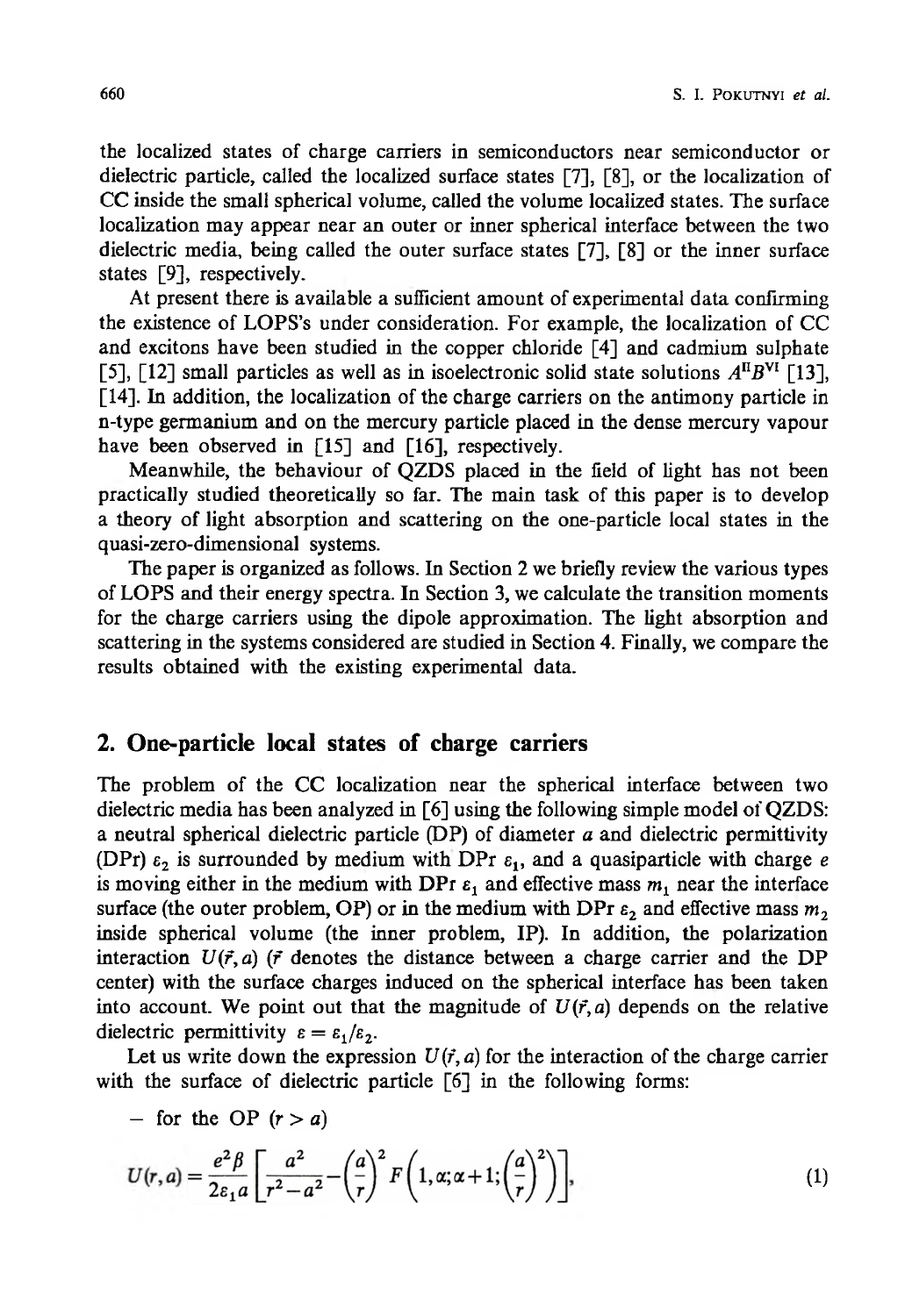- for IP 
$$
(r < a)
$$
  
\n
$$
U(r,a) = -\frac{e^2 \beta}{2\varepsilon_2 a} \left[ \frac{a^2}{a^2 - r^2} + \frac{1 - \alpha}{\alpha} F\left(1, \alpha; \alpha + 1; \left(\frac{r}{a}\right)^2\right) \right]
$$
\n(2)

where  $F(1; \alpha; \alpha + 1; z^2)$  is the Gauss hypergeometric function,  $\alpha = \varepsilon_1/(\varepsilon_1 + \varepsilon_2)$  and  $\beta = (\varepsilon_1-\varepsilon_2)/(\varepsilon_2+\varepsilon_2).$ 

There are two possibilities of the charge carriers moving near the dielectric particle:

1. The polarization interaction  $U(r, a)$  (cf. Eqs. (1) and (2)) leads to attraction of CC by the dielectric particle surface and formation of the outer (for  $\varepsilon < 1$  [7], [8], *cf.* Fig. 1) and inner (for  $\varepsilon > 1$  [9], *cf.* Fig. 2) surface states.



**Fig. 1. Potential**  $U(r, a)$  versus *r* for  $\varepsilon = \varepsilon_1/\varepsilon_2 < 1$ . **Fig. 2. Potential**  $U(r, a)$  **versus** *r* **for**  $\varepsilon = \varepsilon_1/\varepsilon_2 > 1$ **.** 



Fig. 3. Potential  $U(r, a)$  versus  $r$  for the case of volume localized states.

2. For  $\epsilon < 1$  the polarization interaction (2) causes repulsion of CC from the inner surface of dielectric particle and formation of the volume localized states [10], [11] near the center of DP (see Fig. 3). This effect is called the volume localization.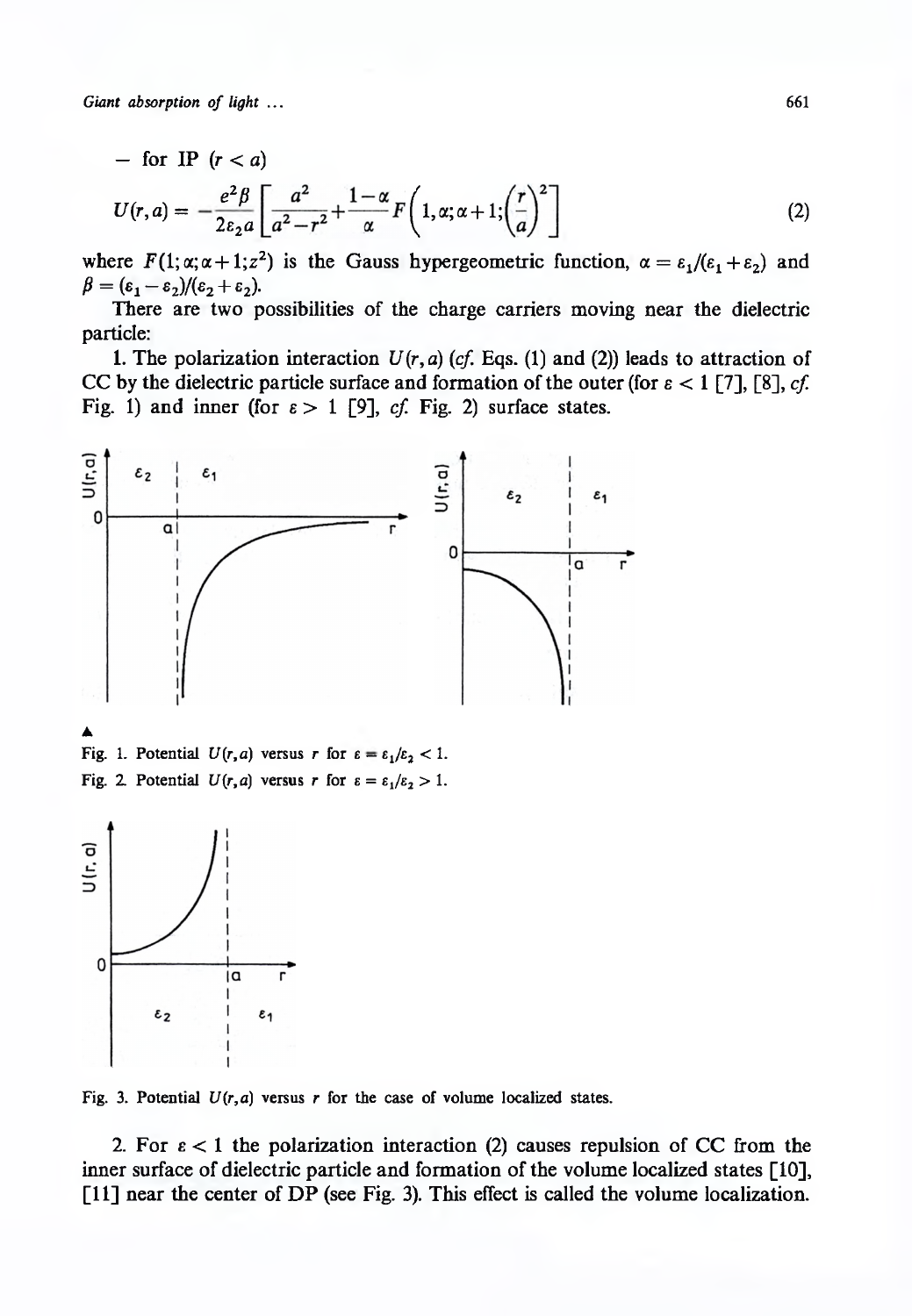We notice that in [2] the potential  $U(r, a)$  for IP has been obtained in the form of infinite series with respect to variable  $(r/a) < 1$ . This series can be represented by the analytical form (2) derived in [6].

It has been shown in  $[6] - [11]$  that with a decrease of the DP diameter *a*, there appears the size-quantization effect, preventing CC localization because of the relative diminution of the potential energy (1) or (2) in comparison with the kinetic energy. The smallest critical DP diameter  $a_c$ , for which the local state is emerging, is approximately equal to  $b_i$  denoting the average distance of charge carrier localized in the ground state over the flat interface surface

$$
a_c \sim b_i = \frac{6}{|\beta|} a_{\text{Bi}} \tag{3}
$$

where  $a_{B_i} = \varepsilon_i (m_0/m_i) (\hbar^2 / m_0 e^2)$  is the Bohr diameter of CC in the medium with  $\varepsilon_i$  $(i = 1, 2)$ ;  $m_i$  and  $m_0$  are the effective masses in the medium with  $\varepsilon_i$ , and the free carrier mass, respectively.

The energy spectrum of inner and outer surface states determined in [7], [9] employed the variational approach with the variational function of the forms:

— for inner surface states [9]

$$
\chi_l(x, S_2) = A(S_2 - x)^{l+1} x(2S_2 - x) \exp(-\gamma_l(S_2)x),
$$
  
– for outer surface states [7]

$$
\chi_{l}(x, S_{1}) = Bx(S_{1} + x) \exp(-\mu_{l}(S_{1})x)
$$
\n(5)



Fig. 4. Dependence of the variational parameter  $\mu_l(S_1)$  on the dielectric particle radius  $S_1$ . The curves labelled by 0 and 1 correspond to quantum number values  $l = 0$  and  $l = 1$ , respectively. The dotted line **corresponds** to  $S_1 = (2/3)\mu$ .

**Fig. 5. Variational parameter**  $\gamma_1(S_2)$  **vs. In**  $S_2$ **, where**  $S_2$  **denoted the dielectric particle radius**  $S_2$ **; the depicted numbers specify the magnitude of the quantum number /.**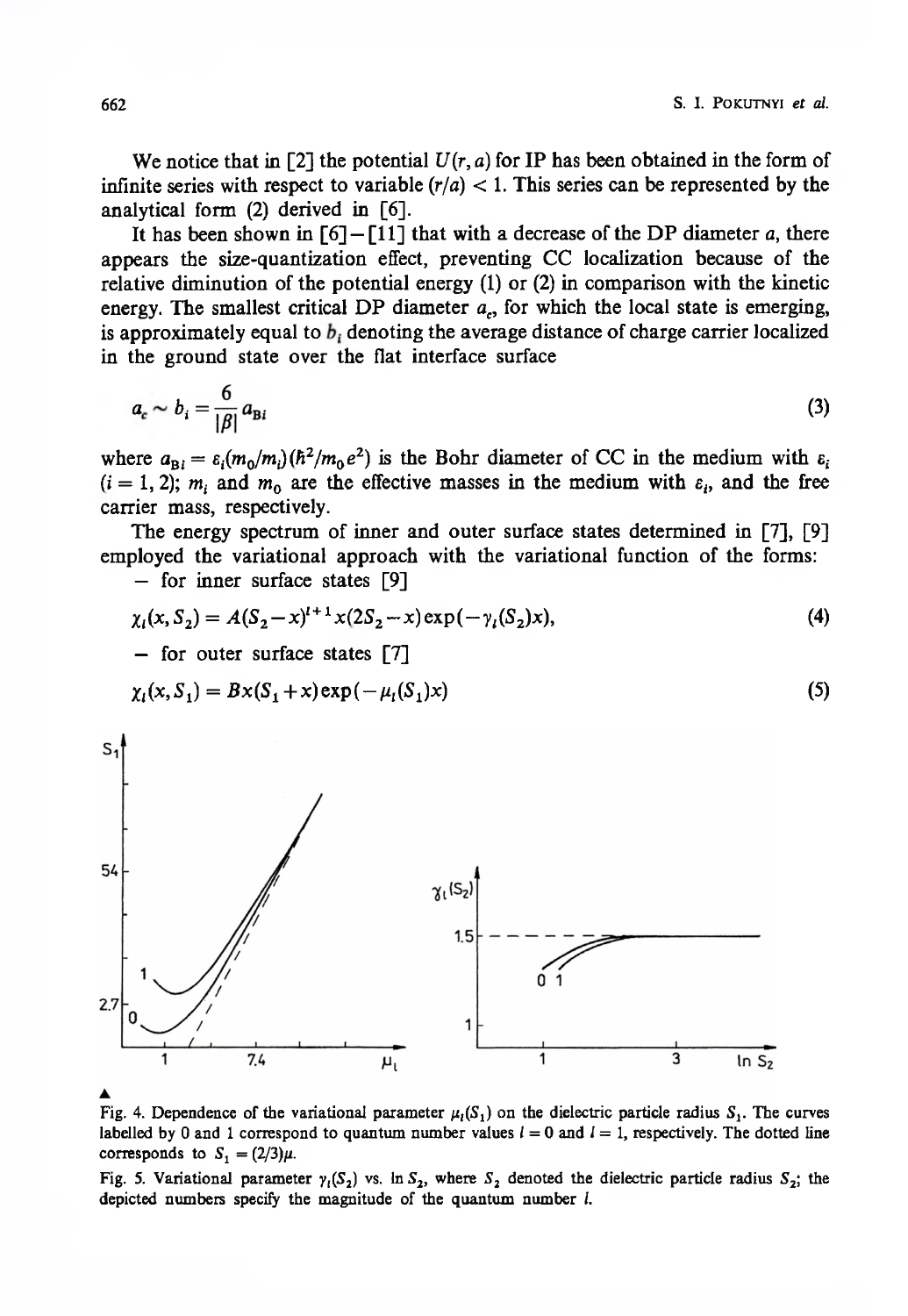where *l* denotes the orbital quantum number of CC,  $S_i = a/b_i$ , x the CC distance from the DP surface in  $b_i$  units ( $cf.$  Eq. (3)). The dependences of the variational parameters  $\gamma_l(S_2)$  and  $\mu_l(S_1)$  on the radius  $S_i$  for  $l = 0$ , 1 are depicted in Figs. 4 and 5, respectively.

It has been shown in [10], [11] that the lowest-energy spectrum  $E_{t,l}(S_2)$  of the CC volume local states in potential (2), for  $\varepsilon < 1$  is given by

$$
E_{t,l}(S_2) = \omega_l(S_2)(t+3/2),
$$
  
\n
$$
\omega_l(S_2) = \frac{2\sqrt{3}}{S_2^{3/2}} \left[ \frac{8\beta}{3(1+\alpha)} + \frac{2(7+5\alpha)}{2+\alpha} \sqrt{\frac{\beta L^2}{2S_2(1+\alpha)}} + \frac{(8+11\alpha+5\alpha^2)L^2}{2S_2(2+\alpha)} \right]^{1/2}
$$
 (6)

where:  $t = 2n_r + l = 0, 1, 2, ...$  is the principal quantum number,  $n_r = 0, 1, 2, ...$  is the radial quantum number,  $\omega_l(S_2)$  denotes the CC vibration frequency measured in the units  $R = \frac{\hbar^2}{2m_2 a_{B2}^2}$ , and  $L^2 = l(l+1)$ .

In paper  $[17]$ , the energy spectrum of CC localized near the interface of two different dielectric materials has been calculated theoretically under assumption that dielectric permittivities and potential  $U(r, a)$  are continuous at the interface. It can be shown, that inclusion of noncontinuities of DPr's and potential  $U(r, a)$  leads to the corrections of order of  $\leq 7\%$  in spectra  $E_{t,l}(s)$  (for  $l = 0, 1$ ) for all CC localized states  $\lceil 7 \rceil - \lceil 11 \rceil$  mentioned above.

## **3. Dipole moments of the charge carrier transitions**

In the range of frequencies corresponding to the energies of the considered states of CC localized near the spherical interface between two media, the electromagnetic wavelength is much longer than the linear dimension of all local states which are of order of *b{* (*cf.* Eq. (3)). Therefore, their behaviour under electromagnetic field action can be well described in the framework of the dipole approximation. Moreover, operators of the dipole moments for the outer and inner problems have the following form [18]:

$$
\vec{D}(\vec{r}) = \left[1 - \frac{\beta}{1 + \alpha} \left(\frac{a}{r}\right)^3\right] e\vec{r},\tag{7}
$$

$$
\vec{D}(\vec{r}) = \frac{3\epsilon_1}{2\epsilon_1 + \epsilon_2} e\vec{r},\tag{8}
$$

respectively.

In order to estimate the magnitudes of the dipole moments for CC transitions induced by the external electromagnetic field, we will study the transitions between low-lying local states of all the types considered taking into account the parity of the corresponding states. For example, transitions between states *s* and *p* are permitted for the dipole transitions and changes  $l \rightarrow l+1$  of the orbital quantum number are accompanied by these transitions.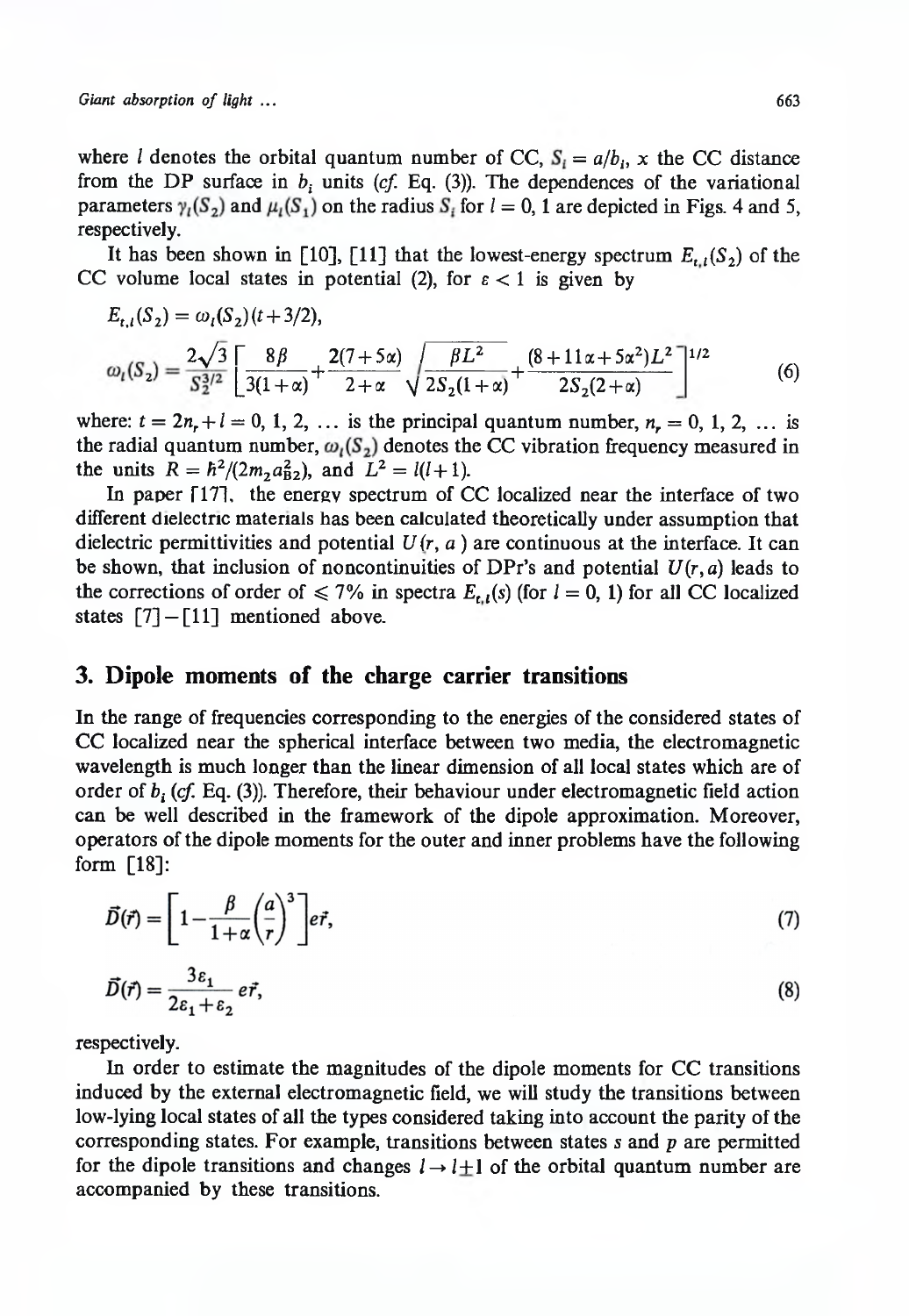In order to calculate the matrix element of the dipole transition moment  $D_{1,0}(S_i)$ for the charge carrier from state s to  $p$ , we assume that a monochromatic homogeneous electromagnetic wave  $\mathscr{E}(\omega, t)$  is propagating parallel to the 0Z axis, where  $\omega$  denotes the light frequency. As the external perturbation, causing the dipole transitions under study, we take for the OP and IP the dipole moments defined by Eqs. (8) and (9), which are induced by the external electromagnetic field  $\mathscr{E}(\omega, t)$ . Finally, the matrix elements of the transition dipole moments from state *s* to *p* of CC can be written in the form

$$
\vec{D}_{1,0}(S_i) = \int_{0}^{2\pi} d\varphi \int_{0}^{\pi} \sin \vartheta d\vartheta \int_{r_1}^{r_2} r^2 \Psi_1(r, S_i) \vec{D}(r) \Psi_0(r, S) dr
$$
\n(9)

where:  $\Psi_1(r, S_i)$  and  $\Psi_0(r, S_i)$  are the wave functions of charge carrier in state *s* and *p*, respectively; 9 and  $\varphi$  and denote the polar and azimuthal angles, respectively;  $r_1 = a$ ,  $r_2 = \infty$  for outer local states and  $r_1 = 0$ ,  $r_2 = a$  for inner local states.

In the case of volume states such dipole transitions correspond to the transition between the quantum states with  $t = 0$  ( $l = 0$ ) and  $t = 1$  ( $l = 1$ ). Using the formulae for wave functions of quantum oscillator and taking into account Eqs. (6), (8) and (9) we can obtain the magnitudes of the matrix elements of dipole transition moments  $D_{1,0}$  between states with  $t = 0$  and  $t = 1$  localized in the dielectric particle center [19]

$$
D_{1,0} = \frac{S_2^{3/4}eb_2 \frac{3\epsilon_1}{2\epsilon_1 + \epsilon_2}}{3^{7/6} 2^{3/2} \left[ \frac{8\beta}{3(1+\alpha)} + \frac{2(7+5\alpha)}{2+\alpha} \sqrt{\frac{\beta}{S_2(1+\alpha)}} + \frac{8+11\alpha+5\alpha^2}{S_2(2+\alpha)} \right]^{1/4}}.
$$
(10)

In order to estimate the magnitudes of the matrix elements of dipole transitions corresponding to the inner  $D_{1,0}(S_2)$  and outer  $D_{1,0}(S_1)$  surface states we will use the variational wave functions (4) and (5), respectively. Taking into account the formulae (4), (8) and (5), (7), we can get the matrix elements of the dipole transitions (9) between the ground state with  $l = 0$  and the first excited states with  $l = 1$ :

— for inner surface states [19]

$$
D_{1,0}(S_2) = \frac{L_2 S_2 e b_2}{3\sqrt{2}},
$$
  
\n
$$
L_2 = 2^5 \frac{\sqrt{3} \varepsilon_1}{2\varepsilon_1 + \varepsilon_2} \frac{\tilde{\mu}_0^{7/2} \tilde{\mu}_1^{9/2}}{(\tilde{\mu}_0 + \tilde{\mu}_1)^9} L_2^{(1)} L_2^{(2)} L_2^{(3)}
$$
\n(11)

where:

$$
L_2^{(1)} = (\tilde{\mu}_0 + \tilde{\mu}_1)^5 - 16(\tilde{\mu}_0 + \tilde{\mu}_1)^4 + 125(\tilde{\mu}_0 + \tilde{\mu}_1)^3 - 570(\tilde{\mu}_0 + \tilde{\mu}_1)^2
$$
  
+ 1470( $\tilde{\mu}_0 + \tilde{\mu}_1$ ) – 1680,  

$$
L_2^{(2)} = \frac{1}{\sqrt{8\tilde{\mu}_0^4 - 36\tilde{\mu}_0^3 + 78\tilde{\mu}_0^2 - 90\tilde{\mu} + 45}},
$$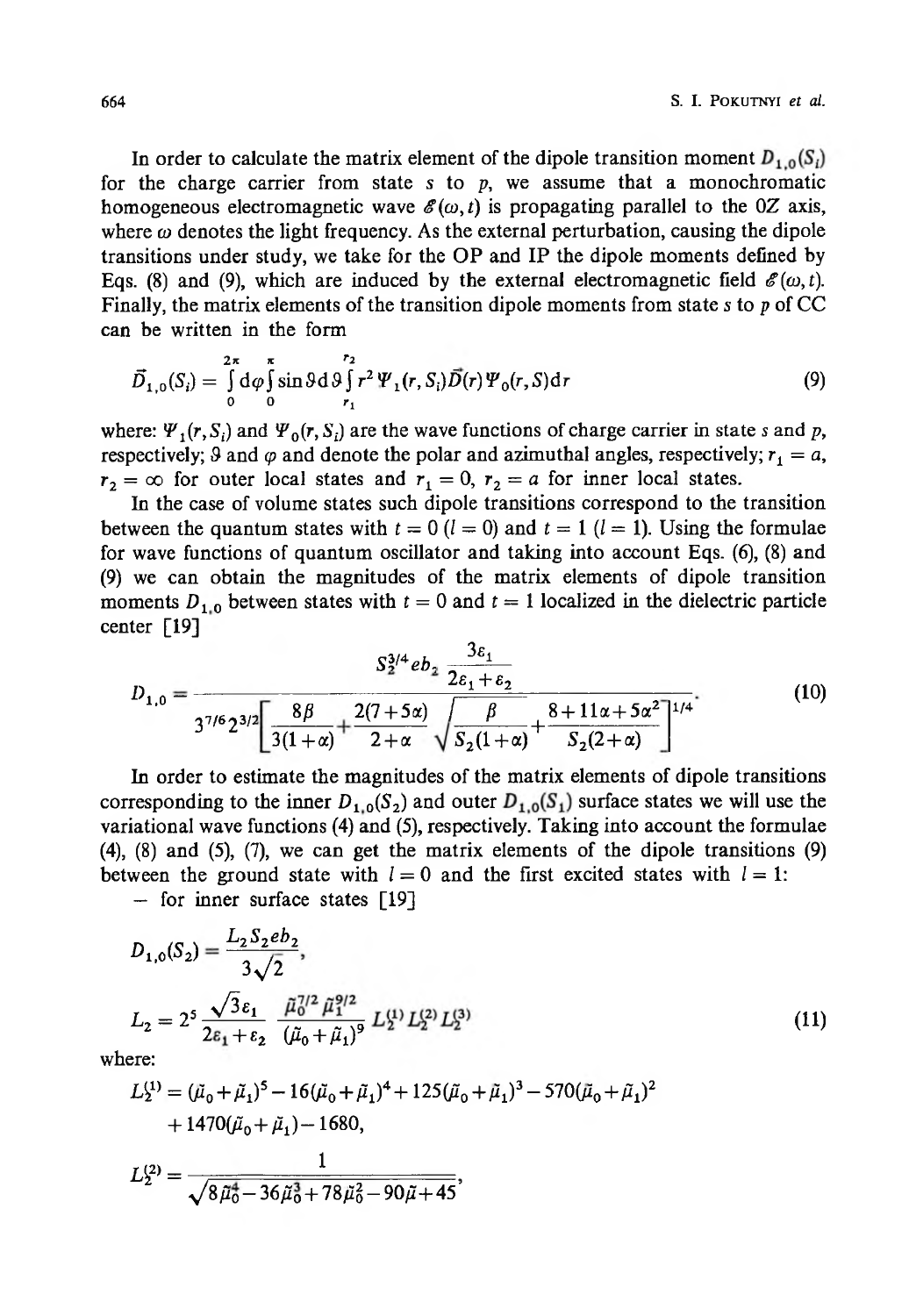$$
L_2^{(3)} = \frac{1}{\sqrt{4\tilde{\mu}_1^6 - 30\tilde{\mu}_1^5 + 123\tilde{\mu}_1^4 - 330\tilde{\mu}_1^3 + 585\tilde{\mu}_1^2 - 630\tilde{\mu}_1 + 315}},
$$
  
\n
$$
\tilde{\mu}_0 = \gamma_0(S_2)S_2,
$$
  
\n
$$
\tilde{\mu}_1 = \gamma_1(S_2)S_2,
$$
  
\n- for outer surface states  
\n
$$
D_{1,0}(S_1) = 2^{-1/2} L_1 S_1 e b_1,
$$
  
\n
$$
L_1 = 2^{5/2} \frac{(\mu_0 \mu_1)^{5/2}}{(\mu_0 + \mu_1)^6} \frac{\varepsilon_2 - \varepsilon_1}{2\varepsilon_1 + \varepsilon_2} \frac{3(\mu_0 + \mu_1)^2 + 12(\mu_0 + \mu_1)}{\sqrt{3(\mu_0^2 + 3\mu_0 + 3)(\mu_1^2 + 3\mu_1 + 3)}}.
$$

The variational parameters  $\mu_0(S_1)$ ,  $\mu_1(S_1)$ ,  $\gamma_0(S_2)$ ,  $\gamma_1(S_2)$  occurring in the trial wave functions of the inner and outer surface localized states are determined with the help of Fig. 4 and Fig. 5, respectively [7], [9].

We point out that numerical figures occurring in Eqs.  $(10) - (12)$  result in calculations of dipole moment transitions (9) using variational or oscillator-type wave functions  $\lceil 20 \rceil$  for the inner (4) and outer (5) surface states or the volume  $\lceil 19 \rceil$ local states, respectively.

Let us note that Eq. (11), defining the dipole transition moment  $D_{1,0}(S_2)$  for the inner surface states, is valid provided both inequalities  $exp(-\gamma_1(S_2)) \ll 1$  and  $exp(-\gamma_0(S_2)) \ll 1$  are satisfied. These conditions are fulfilled for arbitrary values of the variational parameters  $\gamma_0(S_2)$  and  $\gamma_1(S_2)$  (*cf.* Fig. 5) and for all magnitudes of the dielectric particle radii  $S_1 > S_1$  (cf. Eq. (3)).

As an example, let us write down the magnitudes of the dipole transition moments  $D_{1,0}(S_1)$  (cf. Eq. (12)) for the outer problem and  $D_{1,0}(S_2)$  (cf. Eq. (11)) for the inner problem in dielectric particle with radius  $S_1 = S_2 = S = 4$  [19]:

$$
D_{1,0}(S_1) = 7.6 \frac{\varepsilon_2 - \varepsilon_1}{2\varepsilon_1 + \varepsilon_2} e b_1,\tag{13}
$$

$$
D_{1,0}(S_2) = 4.2 \frac{\varepsilon_1}{2\varepsilon_1 + \varepsilon_2} e b_2.
$$
 (14)

The magnitudes of  $D_{1,0}(S_1)$  and  $D_{1,0}(S_2)$  given by Eqs. (13) and (14) are practically constant with increasing DP radius and increase slightly as  $S \rightarrow \infty$ . This property follows from the fact that the radius *a* of the dipole has the linear dimension of the order of  $b_i$  radius state, which practically does not vary.

We should note that due to this property the variational functions (4) and (5) used for the estimation of the matrix element magnitudes of the transition moments  $(cf. Eqs. (10) - (15))$  do not lead to a significant error and have an effect on the numeric prefactor being of the order of unity.

 $(12)$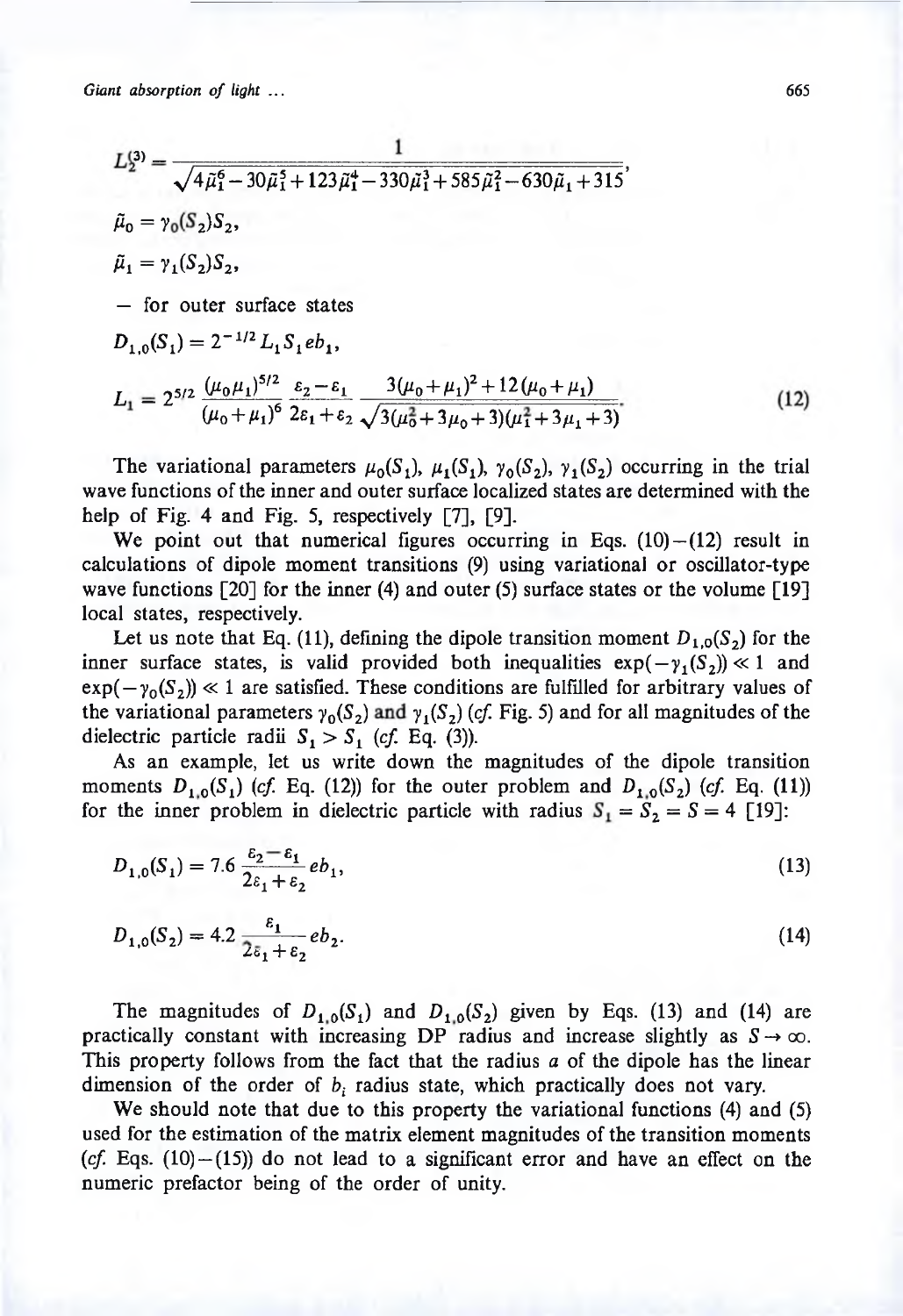#### **4. Light absorption and scattering**

The results obtained so far and concerning the dipole moments of transitions for the volume states  $D_{1,0}$  (*cf.* Eq. (10)) for the inner and outer states given by Eqs. (11) and (12), respectively, allow us to derive the light absorption and scattering in the QZDS under consideration in the electromagnetic wave frequency range corresponding to the energies of LOPSs discussed in the previous section.

The absorption cross-section  $\sigma_{abs}(\omega, a)$  of the spherical DP with radius a is related to its polarization  $A''(\omega, a)$  [20] in the form

$$
\sigma_{\rm abs}(\omega, a) = \frac{4\pi}{c} \omega A''(\omega, a)
$$
\n(15)

where *c* is the light velocity in vacuum.

If the states of the charge carrier in DP are quantized, then their polarization  $A''(\omega, a)$  can be easily found, assuming that the DP forms a single giant ion. In this case, the polarization  $A(\omega, a)$  of the charged dielectric particle can be expressed by the matrix elements of dipole transition moments between quantum states [20], [21]. For sufficiently low temperatures fulfilling the inequality  $k_{\rm B}T < E_{\rm B} = \hbar^2/(2m_{\rm i}a_{\rm B}^2)$ , which are of the order of 1-10 K at  $a_{\rm B} \sim 10-10^2$  Å, *i.e.*, for temperatures less than the binding energy  $E_B$  of the states considered, we can write down the explicit form of the polarization

$$
A''(\omega, a) = \frac{e^2}{m_i} \sum_j \frac{f_{0j}(a)}{\omega_j^2(a) - \omega^2 - i\omega \Gamma_j(a)}\tag{16}
$$

where

$$
f_{0j}(a) = \frac{2m_i}{\hbar e^2} \left( \omega_j(a) - \omega_0(a) \right) |D_{j0}(a)|^2
$$
\n(17)

is the transition oscillator strength of the charge carrier with effective mass  $m_i$  from the ground to the *j*-th quantum state,  $D_{i0}(a)$  denotes the matrix element of the dipole transition moment,  $\hbar \omega_i(a)$  is the energy of the *j*-th quantum state,  $\hbar \omega_0(a)$  – the ground state energy and  $\Gamma_i(a)$  means the width of the j-th excited state [8], [10].

If the bound states are absent, then  $D_{i0}(a)/e$  will be proportional to the linear dimension a of the delocalization range of the charge carrier (for large *j* we have  $D_{i0}(a) = a e/j$  [20]). Moreover, the oscillator strength  $f_{0i}(a) \sim |D_{i0}/e|^2 \sim a^2$ . In this case, the polarization  $A''(\omega, a)$  (*cf.* Eq. (16)) and the absorption cross-section (15) for DP of radius a have the following forms:

$$
A''(\omega, a) = \omega f(\omega) a^2,
$$
  
\n
$$
\sigma_{\text{abs}}(\omega, a) = \frac{4\pi}{c} \omega^2 f(\omega) a^2,
$$
\n(18)

since  $f(\omega)$  does not depend on *a* and  $f(\omega)$  is weakly varying with  $\omega$  [21]

$$
\sigma_{\rm abs}(\omega, a) \sim \omega^2 a^2. \tag{19}
$$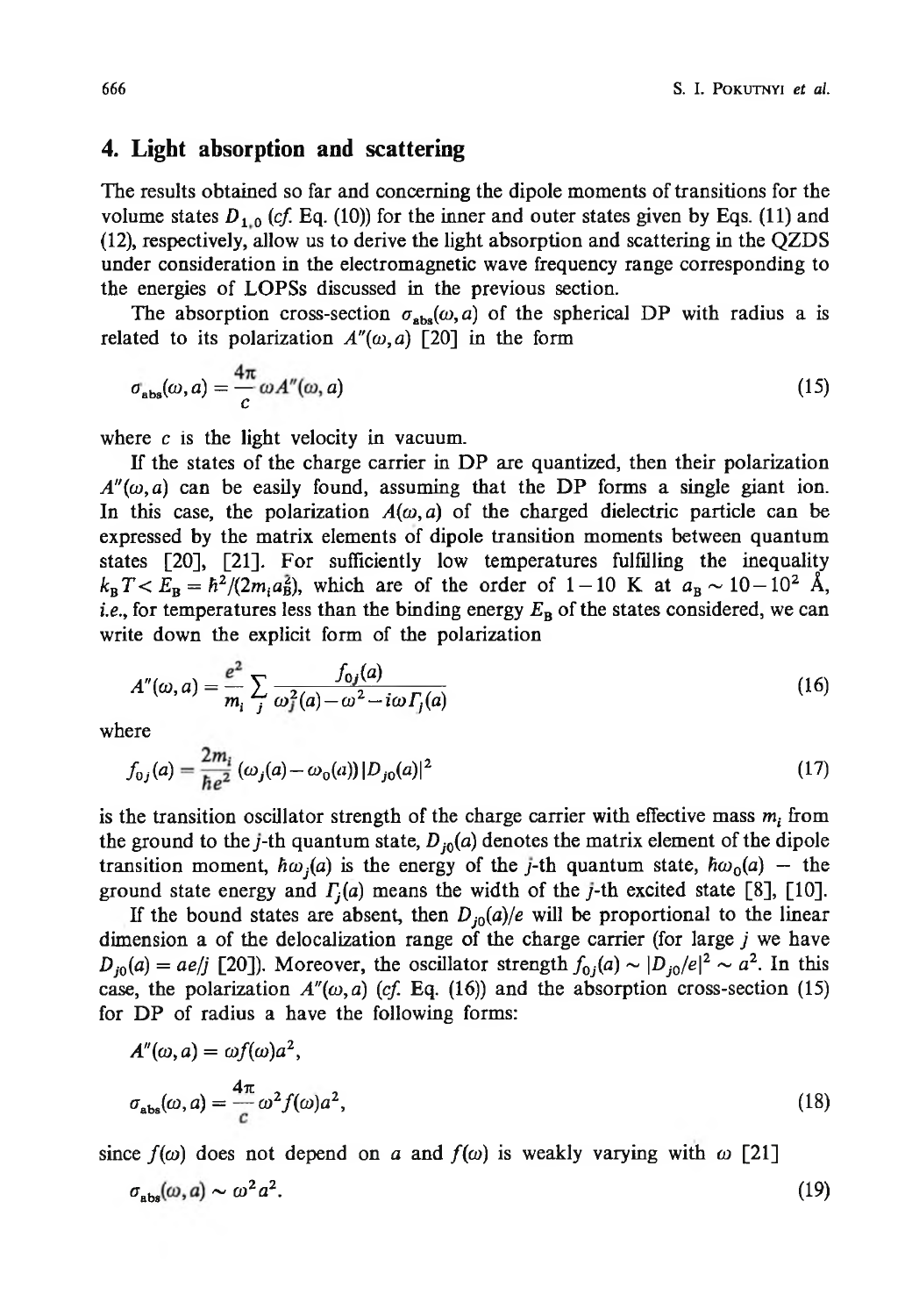*Giant absorption of light* **... 667**

If the bound states of CC were formed near the interface between two different dielectric media, then the main contribution to  $A''(\omega, a)$ , for  $k_B T \lt E_B$ , would come from the transitions between quantum states of a discrete spectrum. The contribution of a single resonance state into (16) can be written in the form

$$
A''(\omega, a) = f_{01}(a) F(\omega_1, \omega) \tag{20}
$$

where

$$
F(\omega_1, \omega) = \frac{e^2}{m_i} \frac{1}{\omega_1^2 - \omega^2 - i\omega \Gamma_1(a)}\tag{21}
$$

has the usual resonance form and it in the vicinity of the resonance is independent of *a* [21]. Let us note that we have isolated the single resonance contribution corresponding to a transition between the ground (s) and *p* states discussed above for which  $f_{01}(a)$  is defined by Eqs. (10) –(12) and (17).

It is evident that restricting our studies to the consideration of the states *s* and *p* does not influence the obtained behaviour of  $A''(\omega, a)$  and  $\sigma_{abs}(\omega, a)$  as a function of the DP radius *a,* since the dependence of the oscillator strength  $f_{01}(a)$  has the same character for other states (*cf.* Eq. (17)).

From Equations (15), (20) and (21), it follows that the resonance light absorption cross-section is given by

$$
\sigma_{\rm abs}(\omega, S_i) = \left(\frac{4\pi}{c}\,\omega\right) f_{01}(S_i) F(\omega_1, \omega) \tag{22}
$$

where the oscillator strength  $f_{01}(S_1^2)$ , in accordance with Eqs. (10) and (17), for the volume states localized in the DP center with radius  $S_i$  takes the form

$$
f_{01}(S_2) = \frac{\frac{m_2 b_2^2}{\hbar} \left(\frac{\varepsilon_1}{2\varepsilon_1 + \varepsilon_2}\right)^2 S_2^{3/2} \omega_1}{4 \cdot 3^{1/3} \left[\frac{8\beta}{3(1+\alpha)} + \frac{2(7+5\alpha)}{2+\alpha} \sqrt{\frac{\beta}{S_2(1+\alpha)}} + \frac{8+11\alpha+5\alpha^2}{S_2(2+\alpha)}\right]^{1/2}}.
$$
(23)

The oscillator strength transition  $f_{01}(S_i)$  exhibits, for the surface and the inner states, the same dependence on DP radius  $S_i$  and is given by

$$
f_{0i}(S_i) = \frac{m_i b_i^2}{\hbar} S_i^2 L_i^2 \omega_1
$$
 (24)

where the parameters  $L_i$  for inner (i = 2) and outer (i = 1) surface states are defined by Eqs. (11) and (12), respectively.

We point out, that the comparison of Eqs.  $(22) - (24)$  shows the different character of the dependence of the light absorption cross-section  $\sigma_{abs}(\omega, a)$  on frequency *co* and radius *a* of the dielectric particle, under different physical conditions.

If the bound states near the spherical interface between two media do not exist, then, in accordance with Eq. (19), we have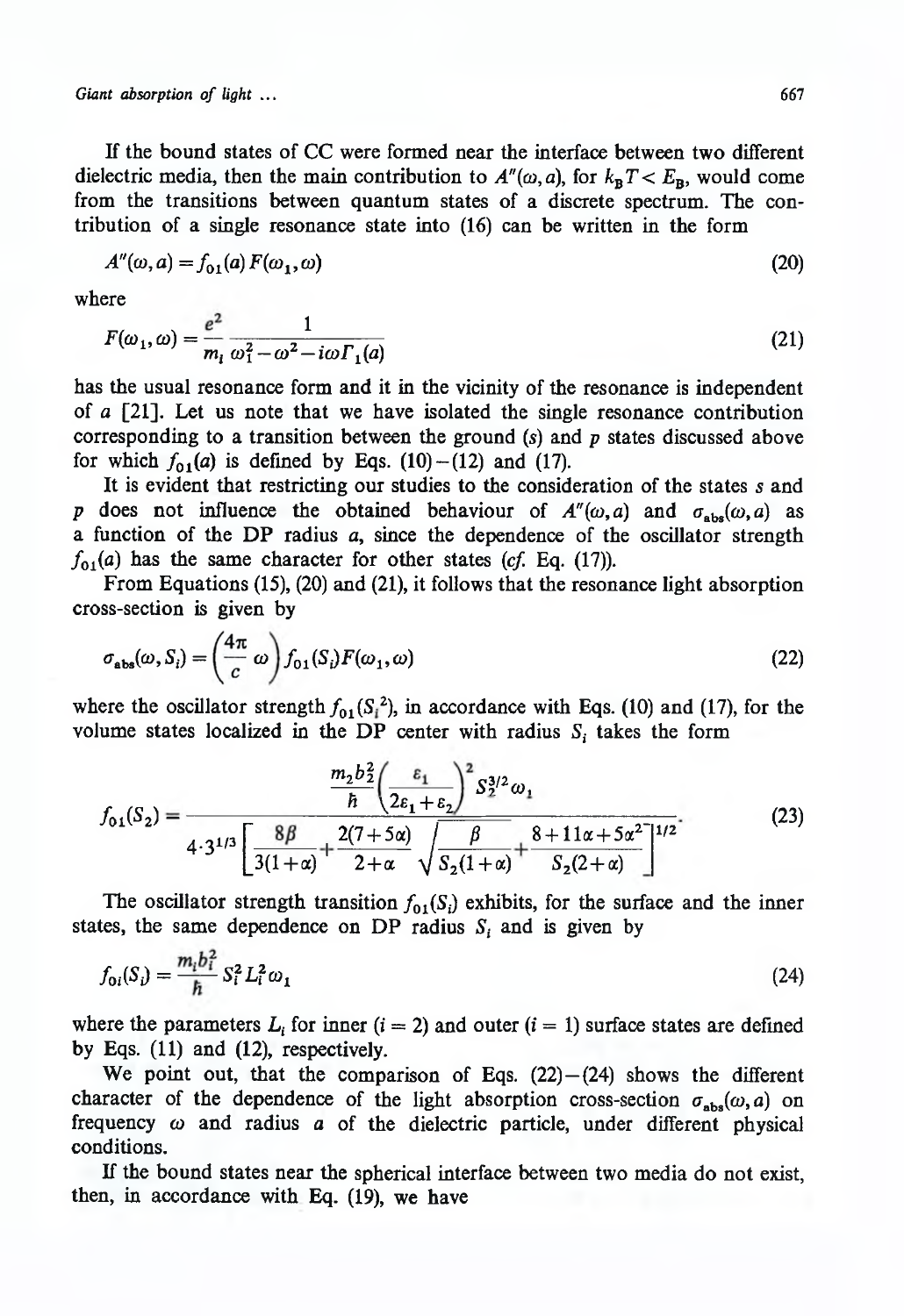$\sigma_{\text{obs}}(\omega, a) \sim \omega^2 a^2$ .

In the case of the volume states of CC, the absorption cross-section  $\sigma_{\text{abs}}(\omega, a)$ is defined by Eqs. (22), (23) and

$$
\sigma_{\rm abs}(\omega, a) \sim F(\omega_1, \omega)\omega a^{3/2}.\tag{25}
$$

For the surface inner and outer states the absorption cross-section  $\sigma_{abs}(\omega, a)$ , in accordance with Eqs. (22) and (24), has the same dependence on the DP radius *a*

$$
\sigma_{\rm abs}(\omega, a) \sim F(\omega_1, \omega)\omega a^2. \tag{26}
$$

Thus, the localization of CC on the spherical interface and inside the small dielectric particle leads to qualitatively different dependence of the absorption of electromagnetic field on the DP radius a and light frequency  $\omega$ . This fact gives an additional experimental possibility for spectroscopic findings and studies of the localized states of charge carriers.

A similar possibility is also given by the elastic scattering of electromagnetic waves with frequency  $\omega$  on the small spherical DP of radius *a*. The scattering cross-section  $\sigma_{\rm sc}(\omega, a)$  is given by [20]

$$
\sigma_{\rm sc}(\omega, a) = 2^7 3^{-3} \pi^3 |A''(\omega, a)|^2 {\omega \choose c}^4,
$$
\n(27)

and, according to Eqs. (18) and (20) – (24),  $\sigma_{sc}(\omega, a)$  exhibits different dependence on the radius *a* and frequency  $\omega$  for various types of localized states under consideration.

In fact, for inner and outer surface states, according to Eqs. (20), (21), (24), the cross-section  $\sigma_{sc}(\omega, a)$  of the elastic scattering of electromagnetic waves is given by the formula

$$
\sigma_{sc}(\omega, a) = \frac{2^7}{3} \pi^3 \left(\frac{\omega}{c}\right)^4 F^2(\omega_1, \omega) L_i^2 \left(\frac{m_i b_i^2 \omega_1}{\hbar}\right)^2 S_i^4.
$$
 (28)

The scattering cross-section  $\sigma_{sc}(\omega, S_2)$ , for the volume local states, according to Eqs.  $(20)$ ,  $(21)$  and  $(23)$ , has the following form:

$$
\sigma_{\rm sc}(\omega, S_2) = \frac{2^3 3^{-5/3} \pi^3 \left(\frac{\omega}{c}\right)^4 F^2(\omega_1, \omega) \left(\frac{\varepsilon_1}{2\varepsilon_1 + \varepsilon_2}\right)^4 S_2^3 \left(\frac{m_2 b_2^2 \omega_1}{\hbar}\right)^2}{\frac{8\beta}{3(1+\alpha)} + \frac{2(7+5\alpha)}{2+\alpha} \sqrt{\frac{\beta}{S_2(1+\alpha)}} + \frac{8+11\alpha+5\alpha^2}{S_2(2+\alpha)}}.
$$
(29)

If the bound states near the DP do not occur, then, acording to Eq. (18), the dependence of the cross-section  $\sigma_{sc}(\omega, S_i)$  (cf. Eq. (27)) on  $\omega$  and  $S_i$  is given by

$$
\sigma_{\rm sc}(\omega, S_i) = 2^7 3^{-1} \pi^3 \left(\frac{b_i}{c}\right)^4 \omega^6 f^2(\omega) S_i^4. \tag{30}
$$

The optical coefficient of attenuation  $\eta(\omega, a)$ , which takes into account the light absorption and cattering effects on the LOPSs near the small dielectric particles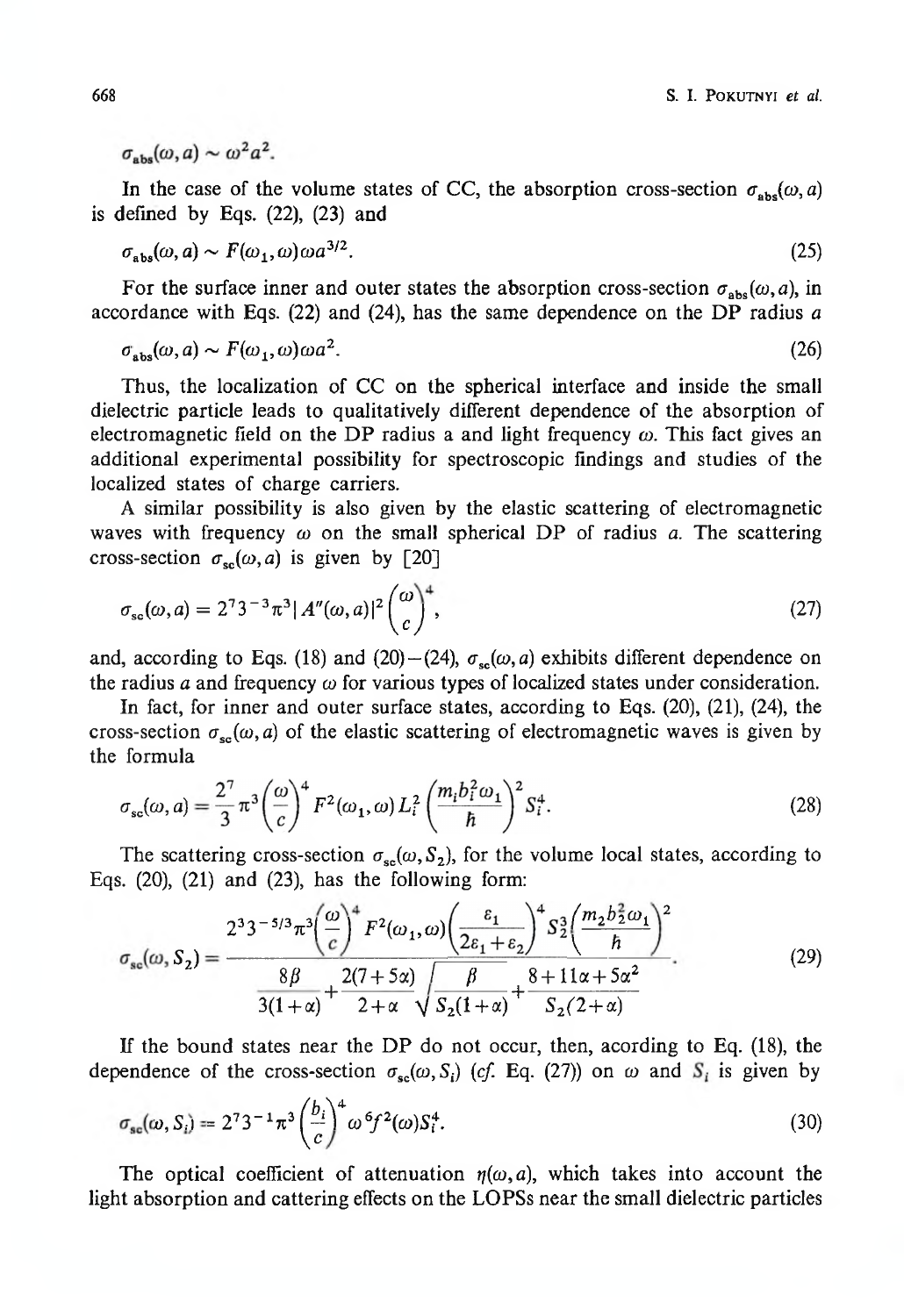of radius *a* and concentration *N,* may be written in the form

$$
\eta(\omega, a) = N[\sigma_{\text{abs}}(\omega, a) + \sigma_{\text{sc}}(\omega, a)].
$$
\n(31)

The last expression may be used for a group of noninteracting dielectric particles. This condition is fulfilled if the inequality

$$
a_{\rm e} \ll \frac{1}{N^{1/3}}\tag{32}
$$

holds true, where  $a_c \sim b_i$  (cf. also Eq. (3)) denotes the DP radius and  $1/N^{1/3}$  is the average distance between dielectric particles. The condition (32) is fulfilled for concentrations not exceeding  $N \leq 10^{14}$  cm<sup>-3</sup> of small cadmium sulphate or cadmium selenide particles with  $a_c \sim b_i \sim 100 \text{ Å}$  (cf. refs. [6] - [11]), as documnted in experimental studies [1], [2], [5], [12].

## **5. Comparison of theory with experimental data**

Finally, we discuss briefly physical situations for which the results obtained in this paper are of particular importance. An interesting feature of the states of charge carriers localized on the spherical interface is removal of degeneracy with respect to the orbital quantum number  $l$ . As a result, the distance between the energy sublevels will be sufficiently small  $[7] - [11]$ .

If we consider that: i) the dipole moments of transitions for all the local states considered, according to Eqs. (10) – (12), have large magnitudes  $D_{1,0}(a) \sim 1 \text{ D}$  (*i.e.*,  $D_{1,0}(a)$  exceeds typical magnitudes for the dipole moment transition of the nonorganic semiconducting materials for which  $D_{1,0} \sim 10^{-1}$  D [22]), and ii) the allowed dipole transitions induced by the electromagnetic field between the nearest energy sublevels correspond to a change in the quantum number  $l$  by 1, then it is evident that the QZDS discussed are strongly nonlinear media for the electromagnetic radiation. The last circumstance is of special interest in construction of novel nonlinear devices in a wide wavelength range. The nonlinearity magnitude depends on the nature of the contacting materials.

As an example, let us consider a quasi-zero-dimensional system which consists of a spherical semiconducting particle of CdS of radius  $a \simeq 54 \text{ Å}$  placed in boric-silicate glass. In this system, an oscillator-like energy spectrum for the hole states localized near the dielectric particle centre with energies of  $\sim 100$  meV has been found experimentaly  $[23]$ . In papers  $[24]$ ,  $[25]$ , it was shown that the spectrum of the hole volume local states studied experimentally in [23] consists of a series of equidistant energy levels and the distance between those energy sublevels is proportional to  $a^{-3/2}$ . The dipole moments of hole transitions between such equidistant sublevels, according to Eq. (10), take high values, *i.e.*,  $D_{1,0} \sim 10 - 20$  D.

Let us carry out a qualitative estimation of the cross-sections  $\sigma_{\text{abs}}(\omega, a)$  and  $\sigma_{sc}(\omega, a)$  of light on the above mentioned local states of CC for the isolated transition  $|0\rangle \rightarrow |1\rangle$  under the experimental conditions of  $[1] - [5]$ , [23]. Let us assume that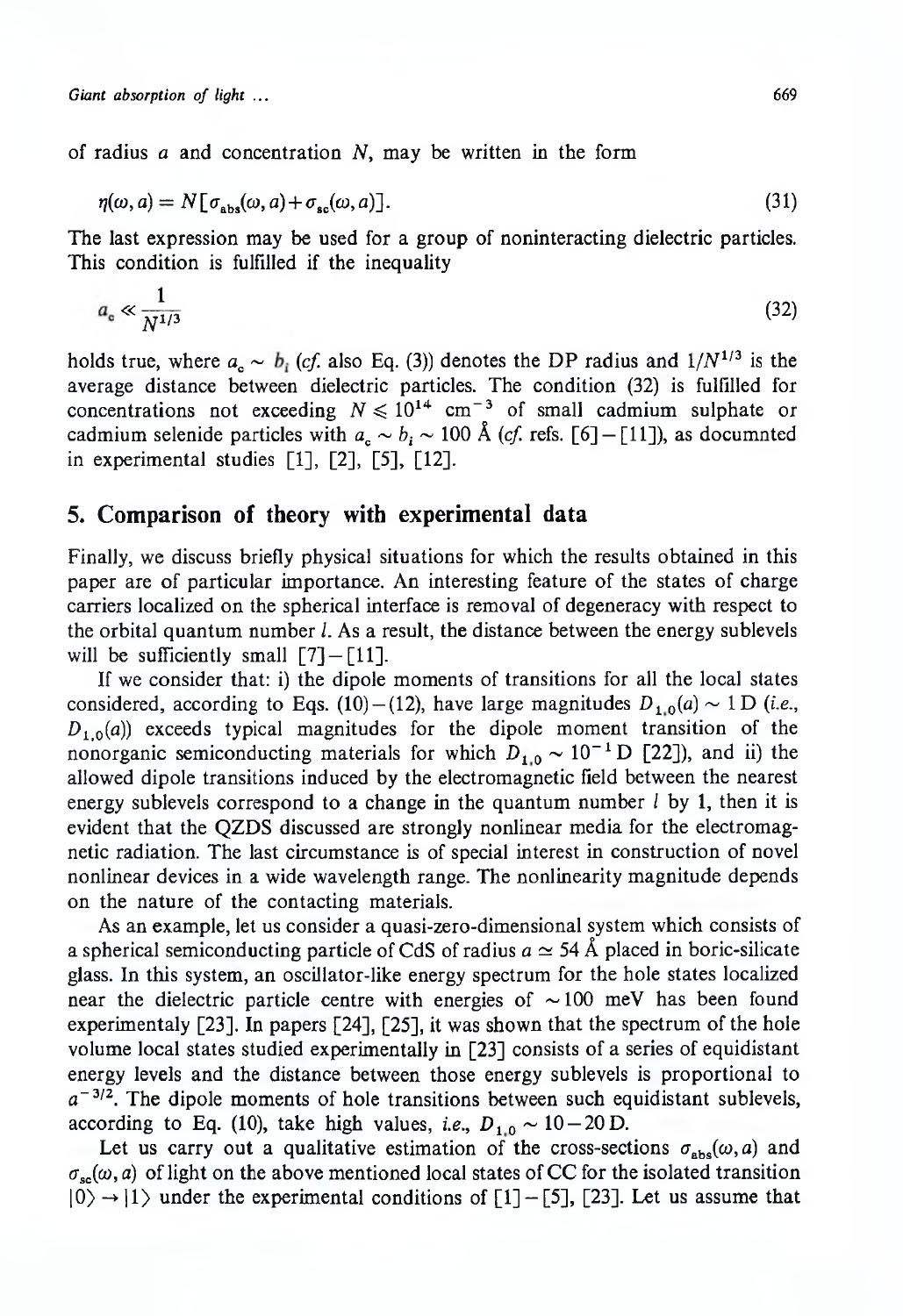the light frequency is not comparable with the resonance frequency  $\omega_1$  of the local state in the dielectric particle and let us also suppose that the broadening  $\Gamma_1$  of the energy level  $E_1 = \hbar \omega_1$  is sufficiently small, *i.e.*,  $\Gamma_1/\omega_1 \ll 1$ . Then we can estimate the magnitudes of the cross-sections  $\sigma_{abs}(\omega, a)$  and  $\sigma_{sc}(\omega, a)$  using Eqs. (15), (23), (24) and (27) for which the DP polarization takes the form

$$
A''(a) = \frac{e^2}{m_i} \frac{f_{01}(a)}{\omega_1^2} \tag{33}
$$

**T a b le . The parameters of electron and hole bound states localized on a small dielectric particle, made** from materials specified in the second column, with dielectric permittivity  $\varepsilon_2$  (cf. the third column) placed in dielectric materials with dielectric permittivity  $\varepsilon_1$  (a – the radius of DP,  $m<sub>h</sub>$  – the effective hole mass in DP,  $E_1$  — the electron or hole binding energy,  $f_{01}$  — the transition oscillator strength,  $A''$  — the polarization of DP,  $\sigma_{\text{obs}}$  and  $\sigma_{\text{sc}}$  — the cross-sections of light absorption and scattering, respectively).

| $\varepsilon_1$ | DP       | a[A]<br>(S)   | $\varepsilon_2$ | $m_{\rm b}/m_{\rm o}$ $E_{\rm 1}$ |      | $f_{01}$ | $\begin{array}{llll} E_1 & f_{01} & A'' & \sigma_{\rm abs} & \sigma_{\rm se} \\ \text{[meV]} & [10^{-1}] & [10^{-24} \text{cm}^3] & [10^{-24} \text{cm}^2] & [10^{-24} \text{cm}^2] \end{array}$ |                     |
|-----------------|----------|---------------|-----------------|-----------------------------------|------|----------|--------------------------------------------------------------------------------------------------------------------------------------------------------------------------------------------------|---------------------|
| 1.5             | GaAs 340 | (4)           |                 | 13.2 0.62 50                      |      | 3.56     | $2.6 \cdot 10^2$ $1.3 \cdot 10^8$                                                                                                                                                                | $2.4 \cdot 10^{-3}$ |
| 1.5             | CdS      | 54<br>(12.65) |                 | $9.3_{ }5$                        | -50  | 0.18     | $1.6 \cdot 10^2$ $4 \cdot 10^4$                                                                                                                                                                  | $6.10^{-13}$        |
| 1               | He       | 420           | 1.06            |                                   | 0.65 | 3.81     | $4.8 \cdot 10^3$ 1.6 10 <sup>4</sup>                                                                                                                                                             | $1.6 - 10^{-17}$    |

In the table, the estimated magnitudes of the oscillator strength  $f_{01}(a)$  (cf. Eqs. (23) and (24)), the polarization  $A''(\omega,a)$  (cf. Eq. (33)), the light absorption cross -sections  $\sigma_{\text{abs}}(\omega, a)$  (cf. Eq. (15)) and  $\sigma_{\text{sc}}(\omega, a)$  (cf., Eq. (27)) corresponding to the one-particle localized states specified above, are listed for QZDS consisting of a dielectric matrix and dielectric (or semiconducting) particles *(cf* Eq. (3)) of radius  $a \ge a_c$  [7] – [11] dispersed in it.

From the estimations presented, it follows that the cross-section  $\sigma_{\text{abs}}(\omega, a)$  takes giant magnitudes of  $\sigma_{abs}(\omega, a) \simeq 1.3 \cdot 10^{-16}$  cm<sup>2</sup> for the light absortion on the hole volume local states in the semiconducting GaAs particle embedded in a boric-silicate glass matrix (or in another medium with  $\varepsilon_1 \ll \varepsilon_2$ ). We point out that the magnitude of  $\sigma_{\text{abs}}(\omega, a) \simeq 1.3 \cdot 10^{-16}$  cm<sup>2</sup> is 10<sup>8</sup> times larger than the typical atomic values of  $\sigma_{\rm she}(\omega,a) \sim 10^{-24}$  cm<sup>2</sup> [22].

The observed values of the cross-section  $\sigma_{\text{abs}}(\omega, a)$  take  $\sim 10^{-20}$  cm<sup>2</sup> for the light absorption by the inner surface states of the electron in a bublon (a macroscopic spherical cavity in a liquid superfluid) embedded in superfluid helium [26] as well as by the hole volume local states in the cadmium sulphate particle placed in a boric-silicate glass matrix [23]. In addition, the elastic light scattering cross-section  $\sigma_{\rm so}$  by the above-mentioned one-particle local states will be sufficiently small in comparison with  $\sigma_{\text{abs}}$ , *i.e.*,  $(\sigma_{\text{sc}}/\sigma_{\text{abs}}) \sim 10^{-11}$ . This leads to the conclussion that the optical attenuation coefficient of light  $r(\omega, a)$  (cf. Eq. (31)) is determined mainly by processes of light absorption by one-particle local states of charge carriers. The magnitude of  $\eta(\omega, a)$ , corresponding to light absorption by loal states of QZDS